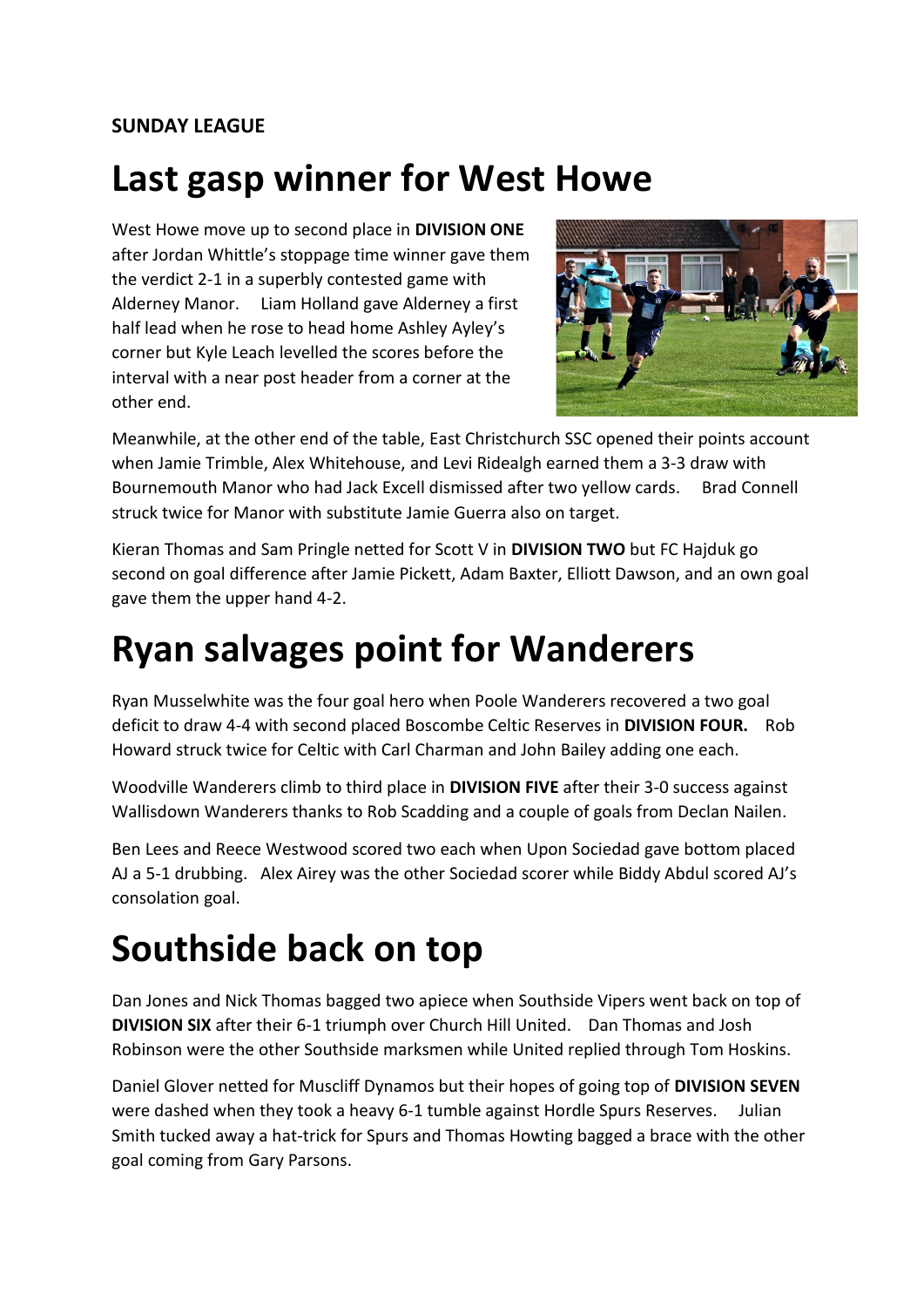CST South United chalked up their first league win when they swept Bournemouth Sports Lions aside 6-0 through James Haselden, Jonathan Brown, and two apiece from Luke Draper and Simon Teixeira.

### **Rushmere stage second half recovery**

Unbeaten Division Three promotion contenders Rushmere produced an excellent second half recovery to scupper Camerons 4-2 in the second round of the **M.A. HART IN-EXCESS CUP.** Leon Samson gave Rushmere a third minute lead but the Second Division side equalised and then took the lead from the penalty spot with the last kick of the first half. Rushmere were awarded a penalty ten minutes after the break which was converted by Jordan Bruce who then struck again a few minutes later. Substitute Reece Wood then added a fourth goal 15 minutes from full time. Unfortunately no information available regarding the Camerons goalscorers.

Jaime Gil Martinez's hat-trick proved decisive when Kirkfield United emerged 5-2 winners against JP Morgan. Dani Mirto scored the other two Kirkfield goals while Richard Vaughan and Luke Brown replied for JP Morgan.

AFC Wimborne netted through Conal Burns and a couple of goals from substitute Paul Andrews but NMO just got the better of them 4-3 after extra time thanks to Matt Hillyar's brace and further goals from Aidan Lacy and Lee Borley.

Matt Knight led the way with a hat-trick when Parkstone hammered West Moors 10-0. Andy Pugh struck twice with the other goals coming courtesy of Matt Pope (pen), Dylan Smith, Scott Webber, Jack Bennett, and Luke McKenzie.

Also through to the third round are TGC after Louis Parkin and Oliver Smith ensured a 2-0 success against Poole Borough.

## **Sports need pens to oust 'Vale**

Bournemouth Sports Mercury squeezed through their first round tie with AFC Stourvale 7-6 on penalties after the game finished 4-4 after extra time. Ollie Bolton struck twice for Sports with David Pudney and Anthony Bolton adding one each while 'Vale replied through Scott Hancox, Ryan Christopher, and a couple of goals from George Lane.

Bournemouth Athletic forged ahead with goals from Jack Laundon, Nik Bougos, and Michael Anthony but they had some anxious moments when Boscombe Celtic scored twice in two minutes midway through the second half courtesy of Alex Rossi and Gheorghe Duculescu to pull it back to 3-2.

# **Six of the best for Burton**